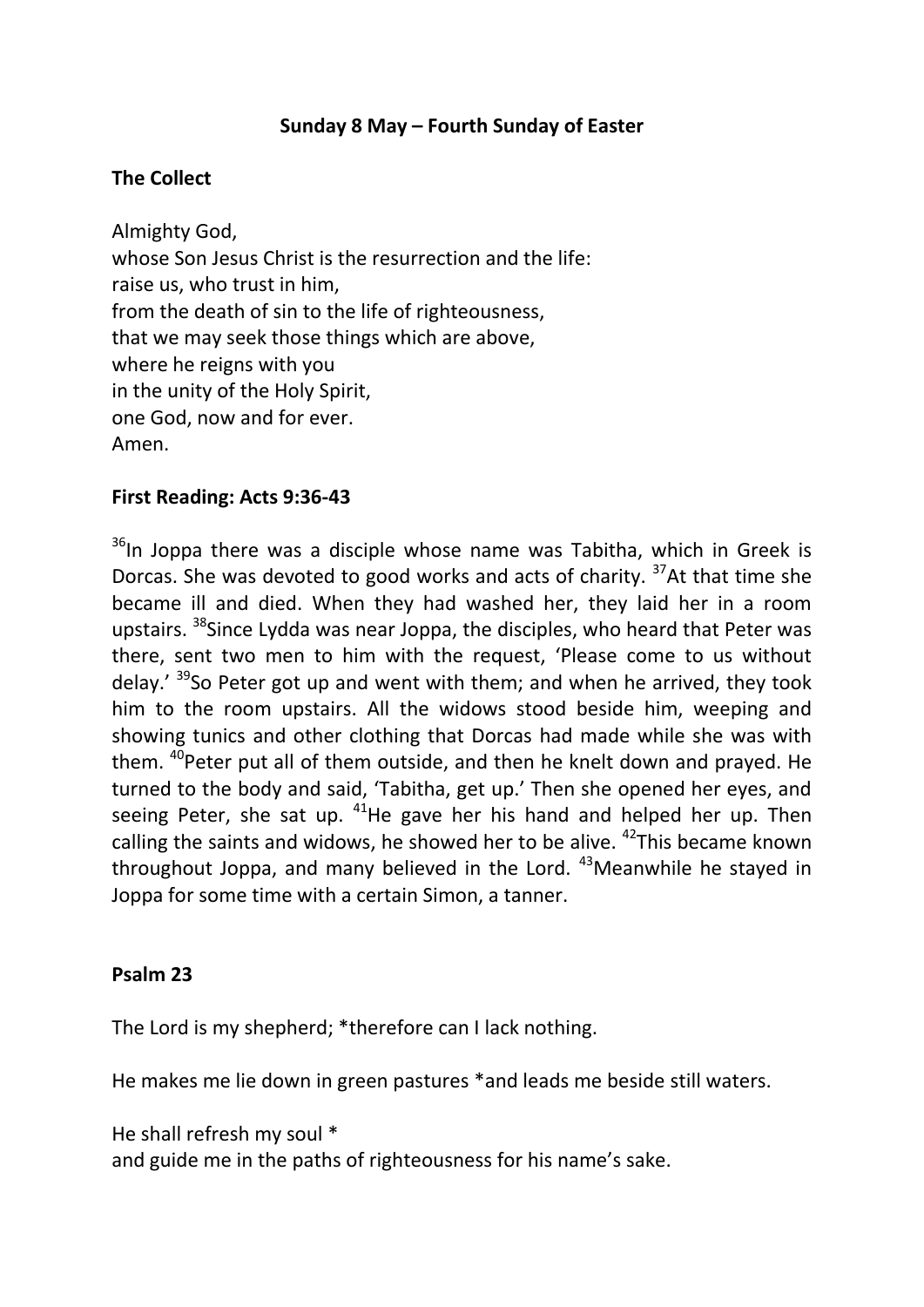Though I walk through the valley of the shadow of death, I will fear no evil; \* for you are with me; your rod and your staff, they comfort me.

You spread a table before me in the presence of those who trouble me; \* you have anointed my head with oil and my cup shall be full.

Surely goodness and loving mercy shall follow me all the days of my life, \* and I will dwell in the house of the Lord for ever.

# **Second Reading: Revelation 7:9-17**

 $9$ After this I looked, and there was a great multitude that no one could count, from every nation, from all tribes and peoples and languages, standing before the throne and before the Lamb, robed in white, with palm branches in their hands.  $^{10}$ They cried out in a loud voice, saying,

'Salvation belongs to our God who is seated on the throne, and to the Lamb!'

 $11$ And all the angels stood around the throne and around the elders and the four living creatures, and they fell on their faces before the throne and worshipped God, <sup>12</sup>singing,

'Amen! Blessing and glory and wisdom and thanksgiving and honour and power and might be to our God for ever and ever! Amen.'

 $13$ Then one of the elders addressed me, saying, 'Who are these, robed in white, and where have they come from?'  $^{14}$ I said to him, 'Sir, you are the one that knows.' Then he said to me, 'These are they who have come out of the great ordeal; they have washed their robes and made them white in the blood of the Lamb.

<sup>15</sup>For this reason they are before the throne of God,

and worship him day and night within his temple,

and the one who is seated on the throne will shelter them.

 $16$ They will hunger no more, and thirst no more;

the sun will not strike them,

nor any scorching heat;

 $17$  for the Lamb at the centre of the throne will be their shepherd, and he will guide them to springs of the water of life,

and God will wipe away every tear from their eyes.'